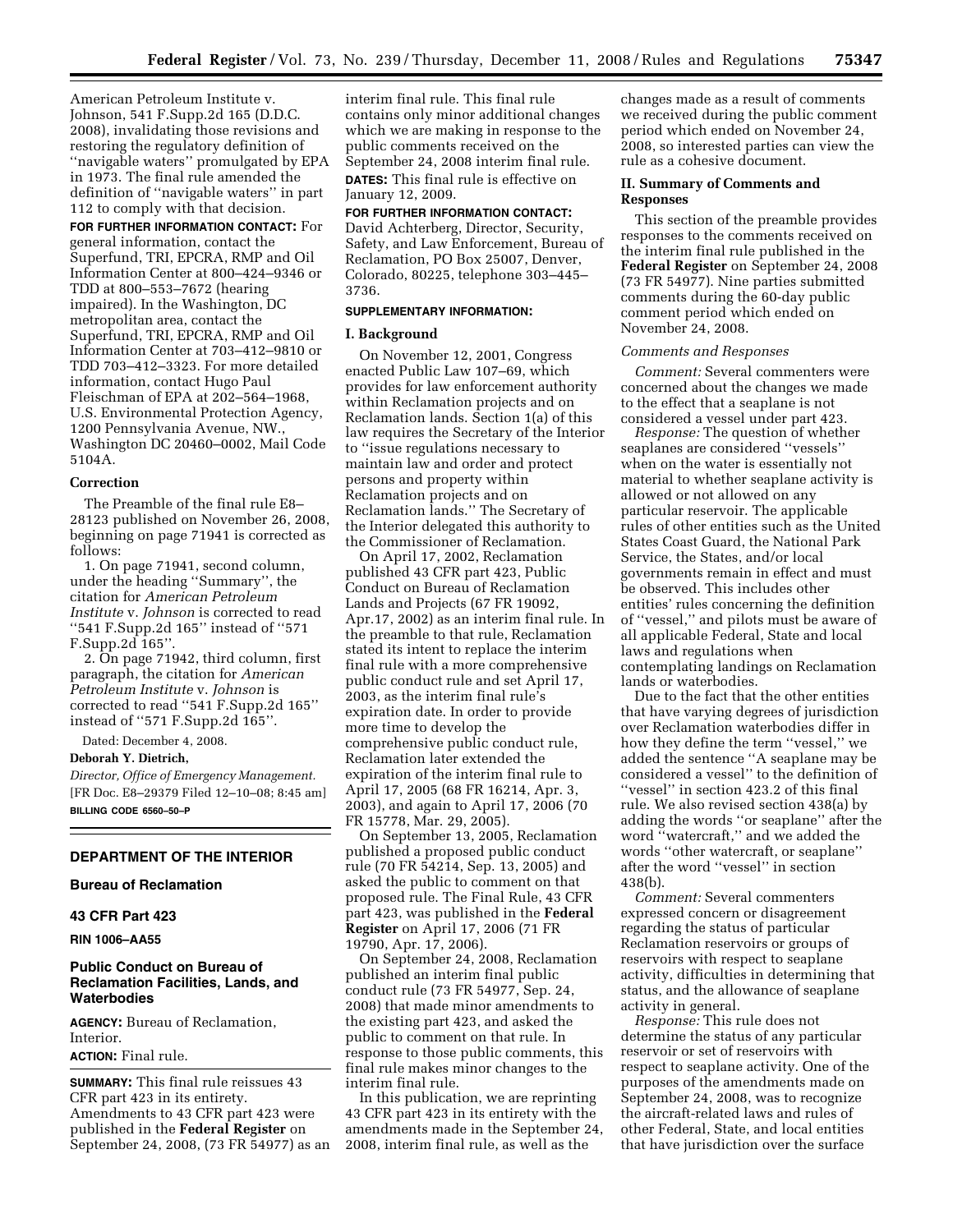waters of many Reclamation reservoirs. Reclamation believes that in general, decisions to allow, restrict, or prohibit aircraft on Reclamation lands and waterbodies should be made at the local level and/or by the Federal, State, and local entities that have jurisdiction. However, Reclamation reserves the authority to intervene when necessary for reasons including, but not limited to, safety, security, law enforcement, and reservoir operations.

Reclamation will continue to provide the status of the reservoirs we manage, but pilots ultimately bear the responsibility for determining the status of reservoirs under the jurisdiction of our managing partners and/or other entities.

*Comment:* One commenter expressed concern over the use of the term ''local government'' in section 423(b)(2). The commenter believed this term might be interpreted to exclude employees of water districts and other political subdivisions, thus making them subject to this rule when carrying out their regular duties on Reclamation projects.

*Response:* Reclamation agrees with this comment and we added the phrase ''or other political subdivision'' after the words ''local government'' in section 423(b)(2).

## *Summary of Changes*

As discussed in the ''Comments and Responses'' section above, the changes we are making to the interim final rule published September 24, 2008 are:

1. Adding a sentence ''A seaplane may be considered a vessel'' to the definition of ''vessel'' in section 423.2.

2. Adding the words ''or other political subdivision'' after the words

'local government'' in section 423(b)(2). 3. Adding the words ''or seaplane'' after the word ''watercraft.'' in section 438(a).

4. Adding the words ''other watercraft, or seaplane'' after the word "vessel" in section 438(b).

#### **III. Procedural Requirements**

## *1. Regulatory Planning and Review (Executive Order (E.O.) 12866)*

This document is not a significant rule and is not subject to review by the Office of Management and Budget under Executive Order 12866. This rule makes only minor changes to 43 CFR part 423.

(1) This rule will not have an effect of \$100 million or more on the economy. It will not adversely affect in a material way the economy, productivity, competition, jobs, the environment, public health or safety, or State, local, or tribal governments or communities.

(2) This rule will not create a serious inconsistency or otherwise interfere

with an action taken or planned by another agency.

(3) This rule does not alter the budgetary effects or entitlements, grants, user fees, or loan programs or the rights or obligations of their recipients.

(4) This rule does not raise novel legal or policy issues.

## *2. Regulatory Flexibility Act*

The Department of the Interior certifies that this document will not have a significant economic effect on a substantial number of small entities under the Regulatory Flexibility Act (5 U.S.C. 601 *et seq*). This rule makes only minor changes to 43 CFR part 423.

*3. Small Business Regulatory Enforcement Fairness Act (SBREFA)* 

This rule is not a major rule under 5 U.S.C. 804(2), the Small Business Regulatory Enforcement Fairness Act. This rule makes only minor changes to 43 CFR part 423. The rule:

(1) Does not have an annual effect on the economy of \$100 million or more.

(2) Will not cause a major increase in costs or prices for consumers, individual industries, Federal, State, or local government agencies, or geographic regions.

(3) Does not have significant adverse effects on competition, employment, investment, productivity, innovation, or the ability of U.S.-based enterprises to compete with foreign-based enterprises.

#### *4. Unfunded Mandates Reform Act*

This rule does not impose an unfunded mandate on State, local, or tribal governments or the private sector of more than \$100 million per year. This rule does not have a significant or unique effect on State, local, or tribal governments or the private sector. This rule makes only minor changes to 43 CFR part 423. A statement containing the information required by the Unfunded Mandates Reform Act (2 U.S.C. 1531 *et seq.*) is not required.

## *5. Takings (E.O. 12630)*

In accordance with Executive Order 12630, this rule does not have significant takings implications. This rule makes only minor changes to 43 CFR part 423. A takings implication assessment is not required.

## *6. Federalism (E.O. 13132)*

In accordance with Executive Order 12612, this rule does not have sufficient federalism implications to warrant the preparation of a Federalism Assessment. This rule makes only minor changes to 43 CFR part 423. A Federalism Assessment is not required.

## *7. Civil Justice Reform (E.O. 12988)*

This rule complies with the requirements of E.O. 12988. Specifically, this rule:

(a) Does not unduly burden the judicial system;

(b) Meets the criteria of section 3(a) requiring that all regulations be reviewed to eliminate errors and ambiguity and be written to minimize litigation; and

(c) Meets the criteria of section 3(b)(2) requiring that all regulations be written in clear language and contain clear legal standards.

*8. Consultation With Indian Tribes (E.O. 13175)* 

Under the criteria in Executive Order 13175, we have evaluated this rule and determined that it has no potential effects on federally recognized Indian tribes. This rule recognizes tribal authorities, laws, and regulations but does not affect them.

#### *9. Paperwork Reduction Act*

This rule does not require an information collection from 10 or more parties and a submission under the Paperwork Reduction Act is not required.

## *10. National Environmental Policy Act (NEPA)*

This rule does not constitute a major Federal action significantly affecting the quality of the human environment. A detailed statement under the National Environmental Policy Act of 1969 is not required.

#### *11. Data Quality Act*

In developing this rule we did not conduct or use a study, experiment, or survey requiring peer review under the Data Quality Act (Pub. L. 106–554).

## *12. Effects on the Energy Supply (E.O. 13211)*

This rule is not a significant energy action under the definition in the E.O. 13211. A Statement of Energy Effects is not required.

## *13. Clarity of This Regulation*

We are required by E.O. 12866 and 12988, and by the Presidential Memorandum of June 1, 1998, to write all rules in plain language. This means each rule we publish must:

(a) Be logically organized;

(b) Use the active voice to address readers directly;

(c) Use clear language rather than jargon;

(d) Be divided into short sections and sentences; and

(e) Use lists and tables wherever possible.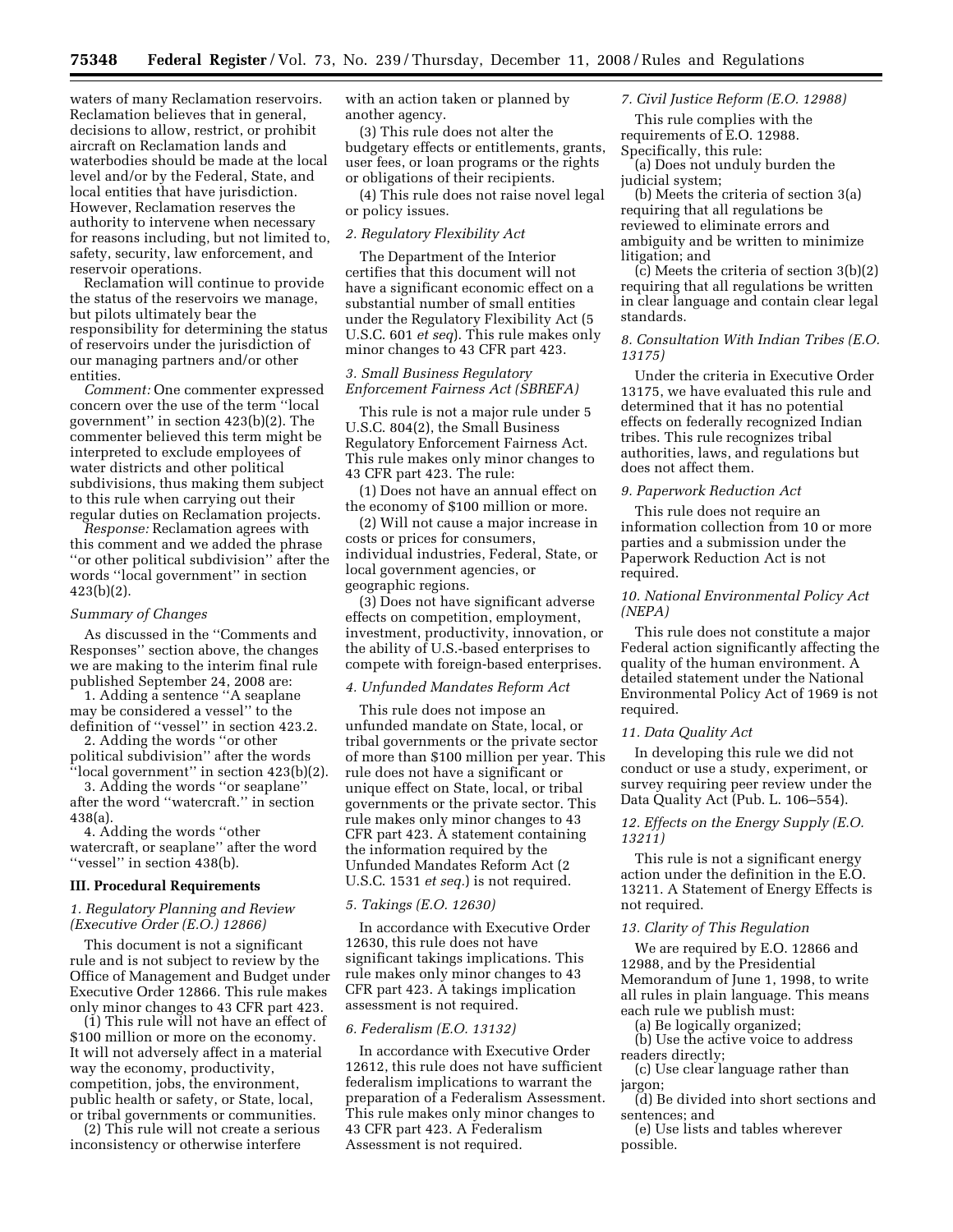## **List of Subjects in 43 CFR Part 423**

Law enforcement, Public conduct, Reclamation lands, and Reclamation projects.

Dated: December 2, 2008.

## **Kameran L. Onley,**

*Acting Assistant Secretary—Water and Science.* 

■ For the reasons stated in the preamble, 43 CFR part 423 is revised to read as follows:

## **PART 423—PUBLIC CONDUCT ON BUREAU OF RECLAMATION FACILITIES, LANDS, AND WATERBODIES**

## **Subpart A—Purpose, Definitions, and Applicability**

Sec.

## 423.1 Purpose.

- 423.2 Definitions of terms used in this part.
- 423.3 When does this part apply?

## **Subpart B—Areas Open and Closed to Public Use**

- 423.10 What areas are open to public use?
- 423.11 What areas are closed to public use?
- 423.12 How will Reclamation notify the public of additional closed areas?
- 423.13 How will Reclamation establish periodic and regular closures?
- 423.14 How will Reclamation post and delineate closed areas at the site of the closure?
- 423.15 How will Reclamation document closures or reopenings?
- 423.16 Who can be exempted from closures?
- 423.17 How will Reclamation reopen closed areas?
- 423.18 Use of Closures

## **Subpart C—Rules of Conduct**

- 423.20 General Rules.<br>423.21 Responsibilitie
- Responsibilities.
- 423.22 Interference with agency functions and disorderly conduct.
- 423.23 Abandonment and impoundment of
- personal property.<br>423.24 Trespassing.
- 423.24 Trespassing.<br>423.25 Vandalism.t 423.25 Vandalism, tampering, and theft.<br>423.26 Public events and gatherings.
- 423.26 Public events and gatherings.<br>423.27 Advertising and public solici
- Advertising and public solicitation.
- 423.28 Memorials.<br>423.29 Natural and
- Natural and cultural resources.
- 423.30 Weapons, firearms, explosives, and fireworks.
- 
- 423.31 Fires and flammable material.<br>423.32 Hunting fishing and tranning 423.32 Hunting, fishing, and trapping.
- 
- 423.33 Camping.<br>423.34 Sanitation
- 423.34 Sanitation.
- 423.35 Animals.<br>423.36 Swimmir
- 423.36 Swimming.<br>423.37 Winter acti Winter activities.
- 423.38 Operating vessels on Reclamation
- waters.<br>423.39 Sta Standards for vessels.
- 423.40 Vehicles.<br>423.41 Aircraft.
- 
- 423.41 Aircraft. Gambling.
- 423.43 Alcoholic beverages.
- 423.44 Controlled substances.

## **Subpart D—Authorization of Otherwise Prohibited Activities**

423.50 How can I obtain permission for prohibited or restricted uses and activities?

## **Subpart E—Special Use Areas**

- 423.60 How special use areas are designated.
- 423.61 Notifying the public of special use areas.
- 423.62 Reservations for public use limits.
- 423.63 Existing special use areas.

## **Subpart F—Violations and Sanctions**

423.70 Violations. 423.71 Sanctions.

**Authority:** Public Law 107–69 (November 12, 2001) (Law Enforcement Authority) (43 U.S.C. 373b and 373c); Public Law 102–575, Title XXVIII (October 30, 1992) (16 U.S.C. 460l–31 through 34); Public Law 89–72 (July 9, 1965) (16 U.S.C. 460l–12); Public Law 106–206 (May 26, 2000) (16 U.S.C. 460l–6d); Public Law 59–209 (June 8, 1906) (16 U.S.C. 431–433); Public Law 96–95 (October 31, 1979) (16 U.S.C. 470aa–mm).

## **Subpart A—Purpose, Definitions, and Applicability**

#### **§ 423.1 Purpose.**

The purpose of this part is to maintain law and order and protect persons and property within Reclamation projects and on Reclamation facilities, lands, and waterbodies.

## **§ 423.2 Definitions of terms used in this part.**

*Aircraft* means a device that is used or intended to be used for human flight in the air, including powerless flight, unless a particular section indicates otherwise.

*Archaeological resource* means any material remains of past human life or activities which are of archaeological interest, as determined under 43 CFR part 7, including, but not limited to, pottery, basketry, bottles, weapons, projectiles, tools, structures or portions of structures, pit houses, rock paintings, rock carvings, intaglios, graves, human remains, or any portion of any of the foregoing items. Archaeological resources are a component of cultural resources.

*Authorized official* means the Commissioner of the Bureau of Reclamation and those Federal, State, local, and tribal officials, and agencies to which the Commissioner has delegated specific and limited authorities to enforce and implement this part 423.

*Camping* means erecting a tent or shelter; preparing a sleeping bag or other bedding material for use; parking a motor vehicle, motor home, or trailer; or mooring a vessel for the intended or

apparent purpose of overnight occupancy.

*Closed* means a prohibition to all public access.

*Cultural resource* means any manmade or associated prehistoric, historic, architectural, sacred, or traditional cultural property and associated objects and documents that are of interest to archaeology, anthropology, history, or other associated disciplines. Cultural resources include archaeological resources, historic properties, traditional cultural properties, sacred sites, and cultural landscapes that are associated with human activity or occupation.

*Explosive* means any device or substance that can be ignited or detonated to produce a violent burst of gas and/or other materials, including, but not limited to, blasting caps and detonatable fireworks and pyrotechnics. This definition does not include fuel and ammunition when properly transported and used.

*Firearm* means a device that expels a projectile such as a bullet, dart, or pellet by combustion, air pressure, gas pressure, or other means.

*Fishing* means taking or attempting to take, by any means, any fish, mollusk, or crustacean found in fresh or salt water.

*Geophysical discovery device* means any mechanism, tool, or equipment including, but not limited to, metal detectors and radar devices, that can be used to detect or probe for objects beneath land or water surfaces.

*Historic property* means any prehistoric or historic district, site, building, structure, or object included on, or eligible for inclusion on, the National Register of Historic Places, including artifacts, records, and material remains related to such a property or resource.

*Hunting* means taking or attempting to take wildlife by any means, except by trapping or fishing.

*Museum property* means personal property acquired according to some rational scheme and preserved, studied, or interpreted for public benefit, including, but not limited to, objects selected to represent archaeology, art, ethnography, history, documents, botany, paleontology, geology, and environmental samples.

*Natural resources* means assets or values related to the natural world, including, but not limited to, plants, animals, water, air, soils, minerals, geologic features and formations, fossils and other paleontological resources, scenic values, etc. Natural resources are those elements of the environment not created by humans.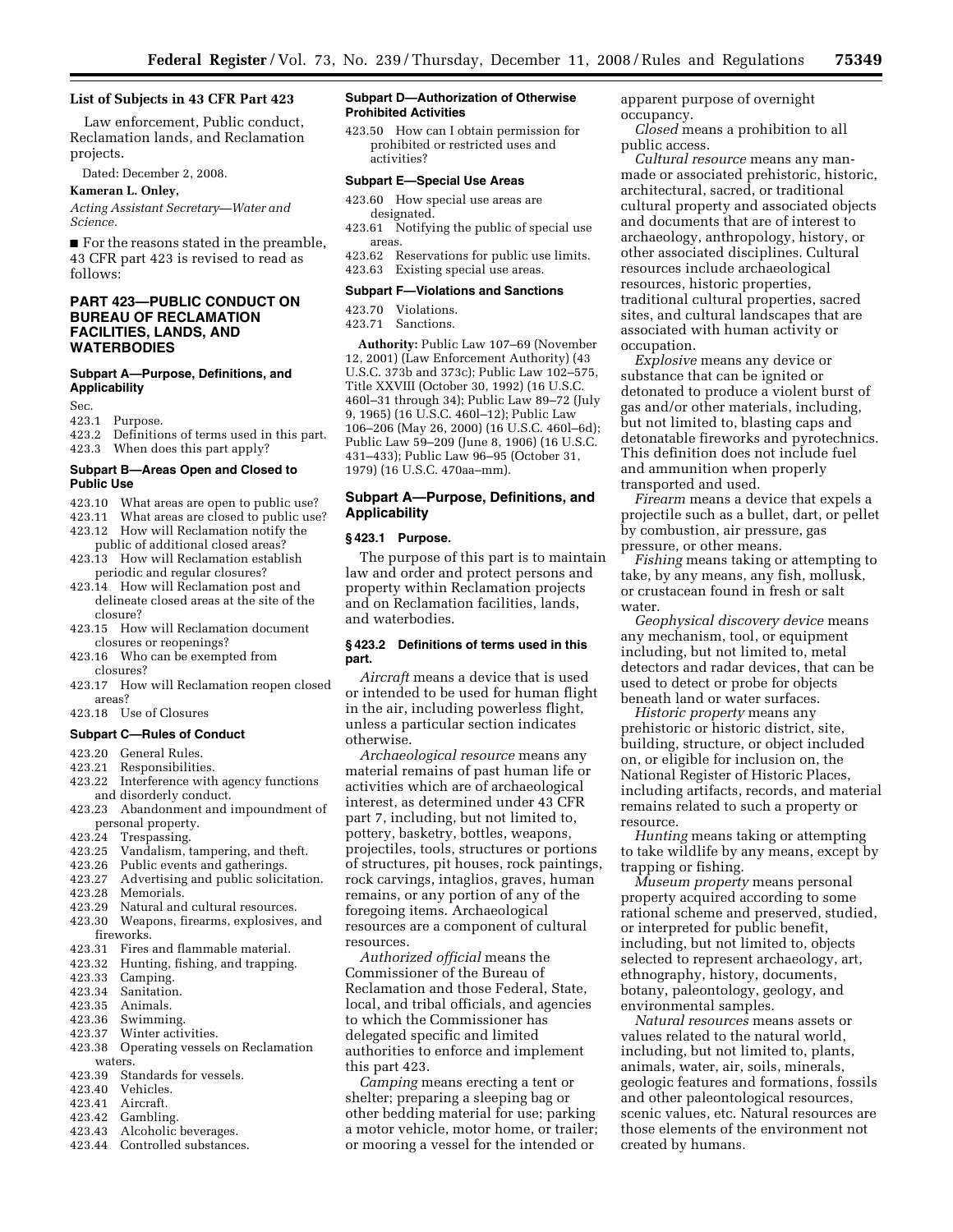*Off-road vehicle* means any motorized vehicle (including the standard automobile) designed for or capable of cross-country travel on or immediately over land, water, sand, snow, ice, marsh, swampland, or natural terrain. The term excludes all of the following:

(1) Nonamphibious registered motorboats;

(2) Military, fire, emergency, or law enforcement vehicles when used for emergency purpose;

(3) Self-propelled lawnmowers, snowblowers, garden or lawn tractors, and golf carts while being used for their designed purpose;

(4) Agricultural, timbering, construction, exploratory, and development equipment and vehicles while being used exclusively as authorized by permit, lease, license, agreement, or contract with Reclamation;

(5) Any combat or combat support vehicle when used in times of national defense emergencies;

(6) ''Official use'' vehicles; and

(7) Wheelchairs and carts designed and used for transporting persons with disabilities.

*Operator* means a person who operates, drives, controls, has charge of, or is in actual physical control of any mode of transportation or other equipment.

*Permit* means any written document issued by an authorized official pursuant to Subpart D of this part 423 authorizing a particular activity with specified time limits, locations, and/or other conditions.

*Person* means an individual, entity, or organization.

*Pet* means a domesticated animal other than livestock. (''Livestock'' is any hoofed animal used for agricultural, riding, pulling, or packing purposes.)

*Public use limit* means any limitation on public uses or activities established by law or regulation.

*Real property* means any legal interest in land and the water, oil, gas, and minerals in, on, and beneath the land surface, together with the improvements, structures, and fixtures located thereon.

*Reclamation* means the Bureau of Reclamation, United States Department of the Interior.

*Reclamation facilities, lands, and waterbodies* means Reclamation facilities, Reclamation lands, and Reclamation waterbodies.

*Reclamation facility* means any facility constructed or acquired under Federal reclamation law that is situated on Reclamation lands and is used or occupied by Reclamation under a lease, easement, right-of-way, license,

contract, or other arrangement. The term includes, but is not limited to, any of the following that are under the jurisdiction of or administered by Reclamation: dams, powerplants, buildings, switchyards, transmission lines, recreation facilities, fish and wildlife facilities, pumping plants, and warehouses.

*Reclamation lands* means any real property under the jurisdiction of or administered by Reclamation, and includes, but is not limited to, all acquired and withdrawn lands and lands in which Reclamation has a lease interest, easement, or right-of-way.

*Reclamation project* means any water supply, water delivery, flood control, or hydropower project, together with any associated facilities for fish, wildlife, recreation, or water treatment constructed or administered by Reclamation under the Federal reclamation laws (the Act of June 17, 1902 (32 Stat. 388, chapter 1093; 43 U.S.C. 371 *et seq.*), and Acts supplementary thereto and amendatory thereof).

*Reclamation waterbody* means any body of water situated on Reclamation lands or under Reclamation jurisdiction.

*Refuse* means any human or pet waste, litter, trash, garbage, rubbish, debris, contaminant, pollutant, waste liquid, or other discarded materials.

*Sacred site* means any specific, discrete, or narrowly delineated location on Federal land that is identified by an Indian tribe, or Indian individual determined to be an appropriately authoritative representative of an Indian religion, as sacred by virtue of its established religious significance to, or ceremonial use by, an Indian religion; provided that the tribe or appropriately authoritative representative of an Indian religion has informed the land managing agency of the existence of such a site.

*Special use area* means an area at or within a Reclamation facility, or an area of Reclamation lands or waterbodies, in which special rules for public conduct apply that may differ from those established in Subpart C of this part 423. A special use area must be established by an authorized official as provided in Subpart E of this part 423.

*State and local laws* means the laws, statutes, regulations, ordinances, codes, and court decisions of a State and of the counties, municipalities, or other governmental entities which are enabled by statute and vested with legislative authority.

*Traditional cultural property* means a discretely defined property that is eligible for inclusion on the National Register of Historic Places because of its association with cultural practices or beliefs of a living community that: (1) Are rooted in that community's

history; and

(2) Are important in maintaining the continuing cultural identity of the community.

*Trapping* means taking, or attempting to take, wildlife with a snare, trap, mesh, wire, or other implement, object, or mechanical device designed to entrap, ensnare, or kill animals, including fish.

*Vehicle* means every device in, upon, or by which a person or property is or may be transported or drawn on land, whether moved by mechanical, animal, or human power, including, but not limited to, automobiles, trucks, motorcycles, mini-bikes, snowmobiles, dune buggies, all-terrain vehicles, trailers, campers, bicycles, and those used exclusively upon stationary rails or tracks; except wheelchairs used by persons with disabilities.

*Vessel* means any craft that is used or capable of being used as a means of transportation on or under water or ice, including, but not limited to, powerboats, cruisers, houseboats, sailboats, airboats, hovercraft, rowboats, canoes, kayaks, ice yachts, or personal watercraft. Inner tubes, air mattresses, and other personal flotation devices are not considered vessels. A seaplane may be considered a vessel.

*Weapon* means a firearm or any other instrument or substance designed, used, or which can be used to cause or threaten to cause pain, injury, or death.

*Wildlife* means any non-domestic member of the animal kingdom and includes a part, product, egg, offspring, or dead body or part thereof, including, but not limited to, mammals, birds, reptiles, amphibians, fish, mollusks, crustaceans, arthropod, coelenterate, or other invertebrate, whether or not bred, hatched, or born in captivity.

*You* means a person or entity on Reclamation facilities, lands, or waterbodies.

## **§ 423.3 When does this part apply?**

(a) This part and all applicable Federal, State, and local laws apply to all persons on Reclamation facilities, lands, and waterbodies, with the following exceptions:

(1) Certain exceptions apply to Federal, State, local, and contract employees, as further addressed in paragraph (b) of this section.

(2) Certain exceptions apply to non-Federal entities, as further addressed in paragraph (c) of this section;

(3) Certain exceptions apply on Reclamation facilities, lands, and waterbodies administered by other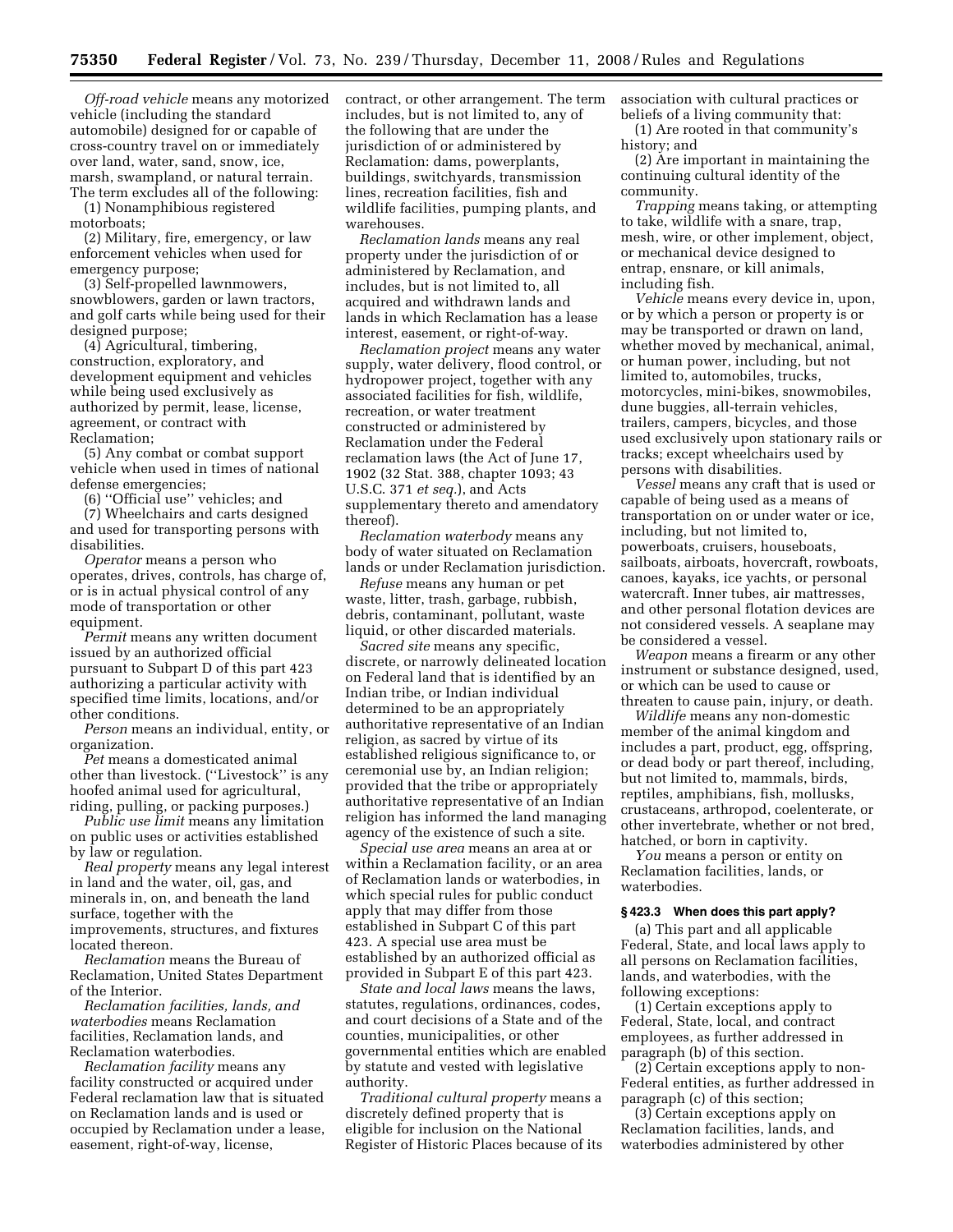Federal agencies, as further addressed in **Subpart B—Areas Open and Closed to**  paragraph (d) of this section; and

(4) Certain exceptions apply on Reclamation facilities, lands, and waterbodies subject to treaties and Federal laws concerning tribes and Indians, as further addressed in paragraph (e) of this section.

(b) This part does not apply to:

(1) Federal, State, and local law enforcement, fire, and rescue personnel in the performance of their official duties on Reclamation facilities, lands, and waterbodies;

(2) An employee or agent of the Federal, State, or local government, or other political subdivision, when the employee or agent is carrying out official duties; or

(3) An employee or agent of an entity that has entered into a contract or agreement with Reclamation to administer, operate, maintain, patrol, or provide security for Reclamation facilities, lands, and waterbodies, when the employee or agent is working within the scope of the defined activities described in the contract or agreement.

(c) If a non-Federal entity has assumed responsibility for operating, maintaining, or managing Reclamation facilities, lands, or waterbodies through a contract or other written agreement, public conduct in and on those Reclamation facilities, lands, and waterbodies will be regulated by this part 423 as well as any regulations established by the entity, the terms of the entity's contract with Reclamation, and applicable Federal, State, and local law.

(d) Public conduct on Reclamation facilities, lands, and waterbodies administered by other Federal agencies under statute or other authority will be governed by the regulations of those agencies rather than this part 423. However, Reclamation retains the authority to take necessary actions to safeguard the security and safety of the public and such Reclamation facilities, lands, and waterbodies.

(e) This part applies on all Reclamation facilities, lands, and waterbodies that are subject to Treaties with, and Federal laws concerning the rights of, federally recognized tribes, and individual Indians who are members thereof, to the extent that this part is consistent with those Treaties and Federal laws.

(f) This part 423 and other Federal laws will govern over any conflicting regulations of a non-Federal entity.

# **Public Use**

## **§ 423.10 What areas are open to public use?**

All Reclamation facilities, lands, and waterbodies are open to lawful use by the public unless they are closed to public use under this Subpart B of this part 423, or as provided by 43 CFR part 420, Off-Road Vehicle Use.

## **§ 423.11 What areas are closed to public use?**

The following Reclamation facilities, lands, and waterbodies, or portions thereof, are closed to public use:

(a) Those that were closed to public use as of April 17, 2006, as evidenced by fencing, gates, barriers, locked doors, road closures, signage, posting of notices, or other reasonably obvious means, as provided in § 423.14;

(b) Those that are closed after April 17, 2006 under § 423.12;

(c) Those that are closed periodically and regularly under § 423.13; and

(d) Those that are closed to off-road vehicle use pursuant to 43 CFR part 420.

## **§ 423.12 How will Reclamation notify the public of additional closed areas?**

(a) *Non-emergency situations*. In nonemergency situations, an authorized official must provide 30 days advance public notice before closing all or portions of Reclamation facilities, lands, or waterbodies. The notice must include publication in a newspaper of general circulation in the locale of the Reclamation facilities, lands, or waterbodies to be closed. Nonemergency situations covered by this section include:

(1) Protection and security of Reclamation facilities and of Reclamation's employees and agents;

(2) Protection of public health and safety, cultural resources, natural resources, scenic values, or scientific research activities;

(3) Safe and efficient operation and maintenance of Reclamation projects;

(4) Reduction or avoidance of conflicts among visitor use activities;

(5) National security; or

(6) Other reasons in the public interest.

(b) *Emergency situations*. In emergency situations where delay would result in significant and immediate risks to public safety, security, or other public concerns, an authorized official may close all or portions of Reclamation facilities, lands, or waterbodies without advance public notice.

#### **§ 423.13 How will Reclamation establish periodic and regular closures?**

Reclamation facilities, lands, or waterbodies that are closed periodically and regularly, regardless of the date of the initial closure, must be noticed as provided in § 423.12(a) only once, and at any time the schedule of closure is changed.

## **§ 423.14 How will Reclamation post and delineate closed areas at the site of the closure?**

Before or at the time of closing all or portions of Reclamation facilities, lands, or waterbodies to public use, the responsible authorized official must indicate the closure by:

(a) Locked doors, fencing, gates, or other barriers;

(b) Posted signs and notices at conspicuous locations, such as at normal points of entry and at reasonable intervals along the boundary of the closed area; or

(c) Other reasonably obvious means including, but not limited to, onsite personal contact with a uniformed official.

## **§ 423.15 How will Reclamation document closures or reopenings?**

(a) The authorized official must document the reason(s) for establishing any closure or reopening that occurs after April 17, 2006. The official must do this before the closure or reopening, except in the situations described in § 423.12(b). In such situations, the authorized official must complete the documentation as soon as practicable.

(b) Documentation of a closure must cite one or more of the conditions for closure described in § 423.12 of this part.

(c) Documentation of closures or reopenings will be available to the public upon request, except when the release of this documentation could result in a breach of national security or the security of Reclamation facilities.

## **§ 423.16 Who can be exempted from closures?**

(a) You may be exempted from a closure, subject to any terms and conditions established under paragraph (c) of this section, by written authorization from the authorized official who effected or who is responsible for the closure, if you are:

(1) A person with a license or concession agreement that requires you to have access to the closed Reclamation facilities, lands, or waterbodies;

(2) An owner or lessee of real property, resident, or business in the vicinity of closed Reclamation facilities, lands, or waterbodies who cannot reasonably gain access to your property,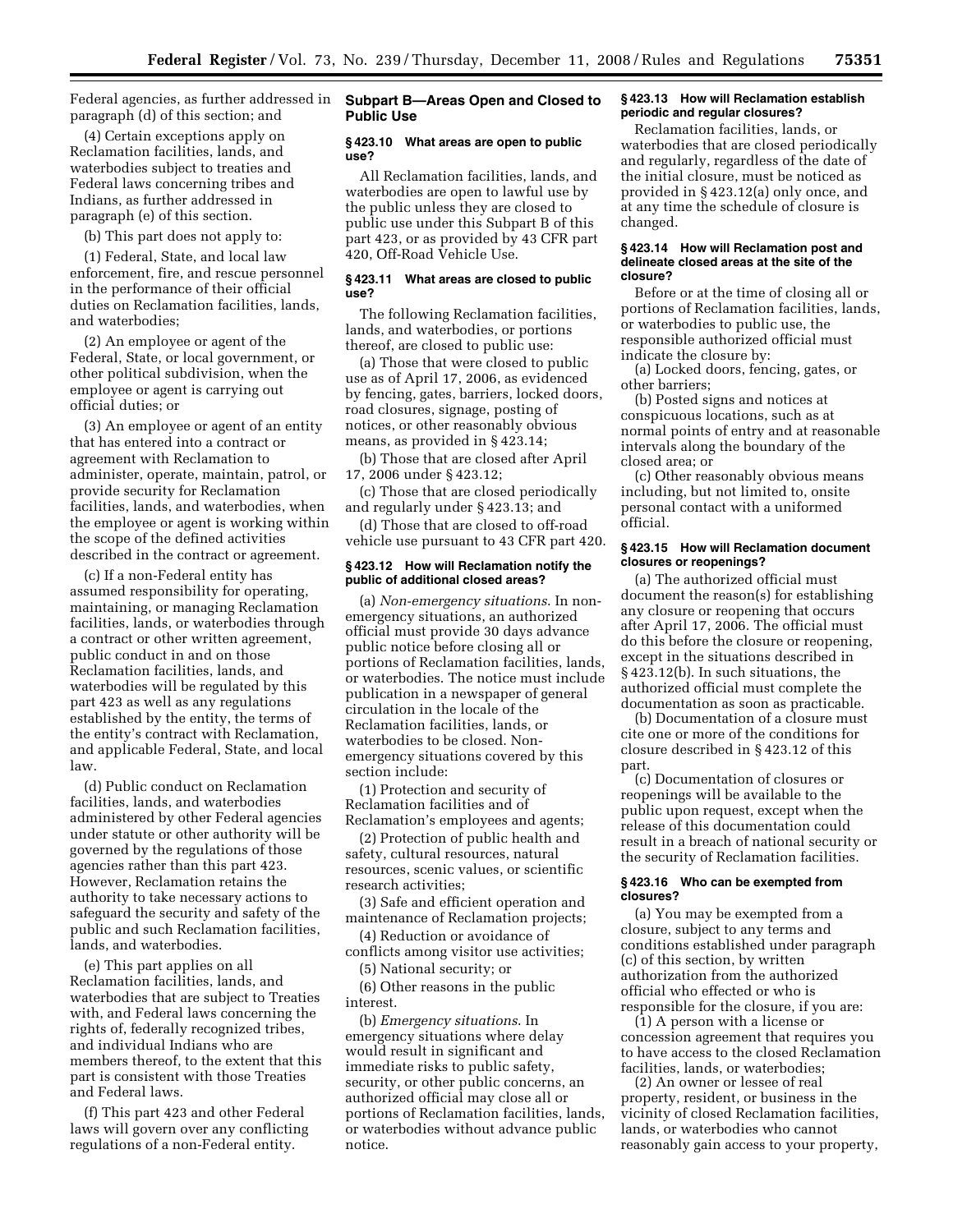residence, or place of business without entering and crossing such closed Reclamation facilities, lands, or waterbodies; or

(3) A holder of a permit granting you an exemption from the closure issued under Subpart D of this part 423 by the authorized official who effected or who is responsible for the closure.

(b) You may request exemption from a closure by writing to the authorized official who effected or who is responsible for the closure. You need not do so if you have such an exemption in effect on April 17, 2006.

(c) An authorized official may establish terms and conditions on any exemption from a closure, or terminate such exemption, for any of the reasons listed in § 423.12.

#### **§ 423.17 How will Reclamation reopen closed areas?**

An authorized official may reopen to public use any Reclamation facilities, lands, and waterbodies, or portions thereof. The authorized official may do this at any time with advance or subsequent public notice, except as required by other statute or regulation, and must document the reopening as provided in § 423.15.

## **§ 423.18 Use of closures.**

Closures are to be used only where all public access is to be prohibited. Special use areas are to be used to restrict specific activities as set forth in Subpart E of this part 423.

#### **Subpart C—Rules of Conduct**

#### **§ 423.20 General rules.**

(a) You must obey all applicable Federal, State, and local laws whenever you are at or on any Reclamation facilities, lands, or waterbodies.

(b) You must comply with all provisions of this Subpart C whenever you are at or on any Reclamation facilities, lands, or waterbodies, except as specifically provided by:

(1) A permit issued by an authorized official under Subpart D of this part 423;

(2) A contract with Reclamation or agency managing Reclamation facilities, lands, and waterbodies;

(3) The rules established by an authorized official in a special use area under Subpart E of this part 423; or

(4) A right-of-use issued under 43 CFR part 429.

## **§ 423.21 Responsibilities.**

(a) You are responsible for finding, being aware of, and obeying all applicable laws and regulations, as well as notices and postings of closed and special use areas established by an

authorized official under Subpart B and Subpart E of this part 423.

(b) You are responsible for the use of any device, vehicle, vessel, or aircraft you own, lease, or operate on Reclamation facilities, lands, or waterbodies. You may be issued a citation for a violation of regulations, including non-compliance with limitations, restrictions, closures, or special use areas applicable to the use of any device, vehicle, vessel, or aircraft as provided in this part as the owner, lessee, or operator.

(c) You are responsible for the use and treatment of Reclamation facilities, lands, and waterbodies, and the cultural resources, wildlife, and other natural resources located thereon, by you and those for whom you are legally responsible. This presumption is sufficient to issue a citation to you for violation of provisions of these regulations by you or by those for whom you are legally responsible.

(d) The regulations governing permits, other use authorizations, and fees on Reclamation lands that are found in Subpart D of this part 423 apply to your use of Reclamation facilities, lands, and waterbodies.

(e) You must furnish identification information upon request by a law enforcement officer.

#### **§ 423.22 Interference with agency functions and disorderly conduct.**

(a) You must not assault, threaten, disturb, resist, intimidate, impede, or interfere with any employee or agent of Federal, State, or local government engaged in an official duty.

(b) You must comply with any lawful order of an authorized government employee or agent for the purpose of maintaining order and controlling public access and movement during law enforcement actions and emergency or safety-related operations.

(c) You must not knowingly give a false report or other false information to an authorized government employee or agent.

(d) You must not interfere with, impede, or disrupt the authorized use of Reclamation facilities, lands, or waterbodies or impair the safety of any person.

(e) The following acts constitute disorderly conduct and are prohibited:

(1) Fighting, or threatening or violent behavior;

(2) Language, utterance, gesture, display, or act that is obscene, physically threatening or menacing, or that is likely to inflict injury or incite an immediate breach of the peace;

(3) Unreasonable noise, considering the nature and purpose of the person's conduct, location, time of day or night, and other factors that would govern the conduct of a reasonably prudent person under the circumstances;

(4) Creating or maintaining a hazardous or physically offensive condition; or

(5) Any other act or activity that may cause or create public alarm, nuisance, or bodily harm.

## **§ 423.23 Abandonment and impoundment of personal property.**

(a) You must not abandon personal property of any kind in or on Reclamation facilities, lands, or waterbodies.

(b) You must not store or leave unattended personal property of any kind.

(1) Unattended personal property is presumed to be abandoned:

(i) After a period of 24 hours;

(ii) At any time after a posted closure takes effect under Subpart B of this part 423; or

(iii) At any time for reasons of security, public safety, or resource protection.

(2) If personal property is presumed abandoned, an authorized official may impound it, store it, and assess a reasonable impoundment fee.

(3) The impoundment fee must be paid before the authorized official will return the impounded property to you.

(c) An authorized official may impound or destroy unattended personal property at any time if it:

(1) Interferes with safety, operation, or management of Reclamation facilities, lands, or waterbodies; or

(2) Presents a threat to persons or Reclamation project resources.

(d) An authorized official may dispose of abandoned personal property in accordance with the procedures contained in title 41 CFR and applicable Reclamation and Department of the Interior policy.

#### **§ 423.24 Trespassing.**

You must not trespass on Reclamation facilities, lands, and waterbodies. Trespass includes any of the following acts:

(a) Unauthorized possession or occupancy of Reclamation facilities, lands, or waterbodies;

(b) Personal entry, presence, or occupancy on or in any portion or area of Reclamation facilities, lands, or waterbodies that have been closed to public use pursuant to Subpart B of this part 423;

(c) Unauthorized extraction or disturbance of natural or cultural resources located on Reclamation facilities, lands, or waterbodies;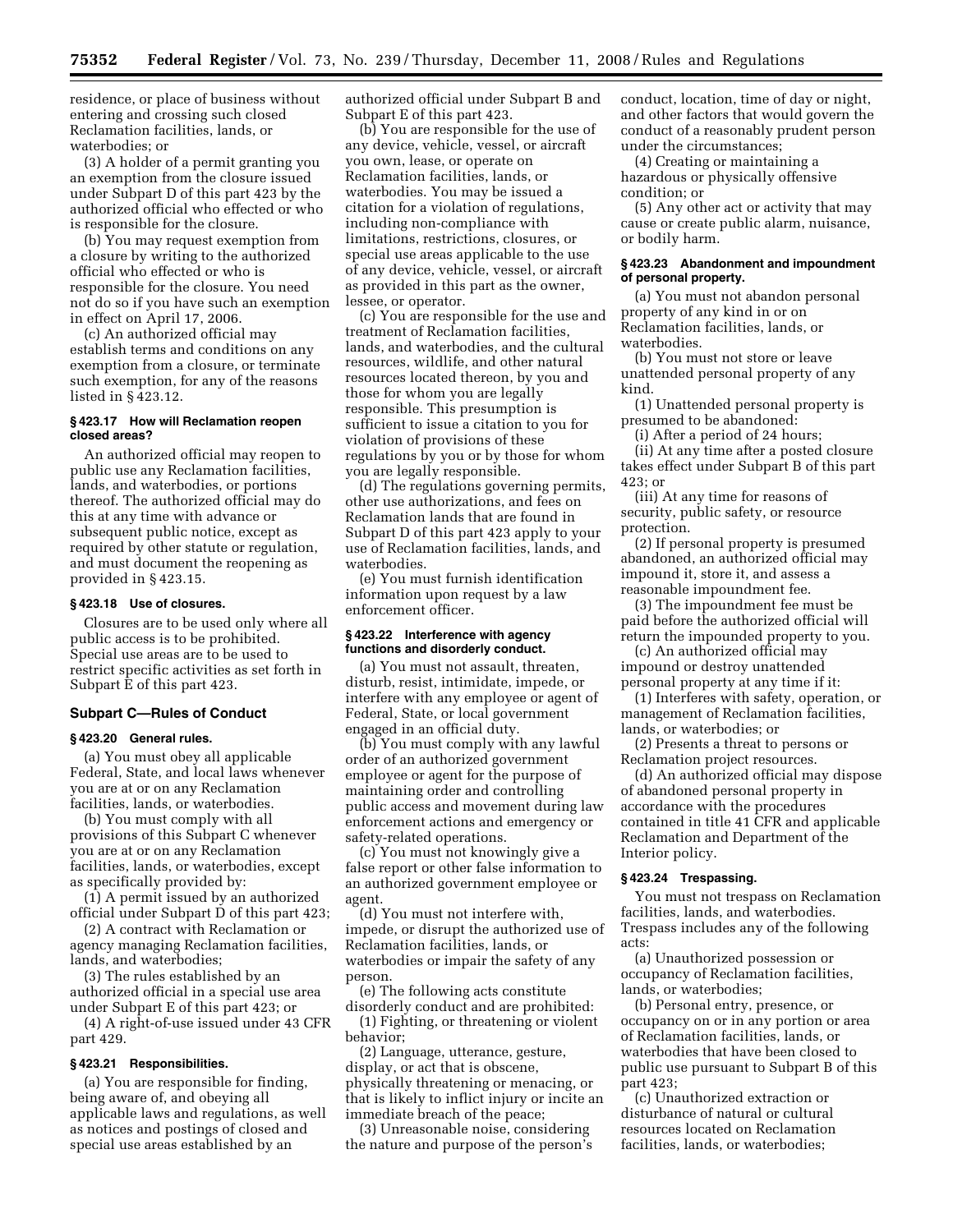(d) Unauthorized conduct of commercial activities on Reclamation facilities, lands, or waterbodies;

(e) Holding unauthorized public gatherings on Reclamation facilities, lands, or waterbodies; or

(f) Unauthorized dumping or abandonment of personal property on Reclamation facilities, lands, or waterbodies.

## **§ 423.25 Vandalism, tampering, and theft.**

(a) You must not tamper or attempt to tamper with, move, manipulate, operate, adjust, or set in motion property not under your lawful control or possession including, but not limited to, vehicles, equipment, controls, recreational facilities, and devices.

(b) You must not destroy, injure, deface, damage, or unlawfully remove property not under your lawful control or possession.

(c) You must not drop, place, throw, or roll rocks or other items inside, into, down, or from, dams, spillways, dikes, or other structures and facilities.

## **§ 423.26 Public events and gatherings.**

You must not conduct public assemblies, meetings, gatherings, demonstrations, parades, and other events without a permit issued pursuant to Subpart D of this part 423. Public gatherings that involve the possession or occupancy of Reclamation facilities, lands, and waterbodies are governed by 43 CFR part 429.

#### **§ 423.27 Advertising and public solicitation.**

You must not engage in advertising or solicitation on Reclamation facilities, lands, or waterbodies except as allowed under a valid contract with Reclamation, or as allowed by a permit issued pursuant to Subpart D of this part 423.

#### **§ 423.28 Memorials.**

You must not bury, deposit, or scatter human or animal remains, or place memorials, markers, vases, or plaques on Reclamation facilities, lands, or waterbodies. This section does not apply to the burial of parts of fish or wildlife taken in legal hunting, fishing, or trapping.

## **§ 423.29 Natural and cultural resources.**

(a) You must not destroy, injure, deface, remove, search for, disturb, or alter natural resources or cultural resources, including abandoned buildings or structures, on or in Reclamation facilities, lands, or waterbodies except in accordance with § 423.29(g) and other applicable Federal, State, and local laws.

(b) You must not introduce wildlife, fish, or plants, including their reproductive bodies, into Reclamation lands and waterbodies.

(c) You must not drop, place, throw, or roll rocks or other items inside, into, at, or down, caves, caverns, valleys, canyons, mountainsides, thermal features, or other natural formations.

(d) You may bring firewood to or gather dead wood on Reclamation lands for fires as allowed under § 423.31. You must not damage or remove any live tree or part thereof except with proper authorization under 43 CFR part 429.

(e) You must not walk on, climb, enter, ascend, descend, or traverse cultural resources on Reclamation lands, including monuments or statues, except as specifically allowed in special use areas designated by an authorized official under Subpart E of this part 423.

(f) You must not possess a metal detector or other geophysical discovery device, or use a metal detector or other geophysical discovery techniques to locate or recover subsurface objects or features on Reclamation lands, except:

(1) When transporting, but not using, a metal detector or other geophysical discovery device in a vehicle on a public road as allowed under applicable Federal, State, and local law; or

(2) As allowed by a permit issued pursuant to Subpart D of this part 423.

(g) You may engage in renewable natural resource gathering activities such as picking berries and mushrooms, collecting antlers, and other similar activities as regulated by this part 423 and other applicable Federal, State, and local laws.

#### **§ 423.30 Weapons, firearms, explosives, and fireworks.**

(a) You may possess firearms, ammunition, bows and arrows, crossbows, or other projectile firing devices on Reclamation lands and waterbodies, provided the firearm, ammunition, or other projectile firing device is stowed, transported, and/or carried in compliance with applicable Federal, State, and local law, with the following exceptions:

(1) You must not have a weapon in your possession when at or in a Reclamation facility.

(2) You must comply with any prohibitions or regulations applicable to weapons in a special use area established by an authorized official under Subpart E of this part 423.

(b) You must not discharge or shoot a weapon unless you are:

(1) Using a firearm or other projectile firing device lawfully for hunting or fishing as allowed under § 423.32, or at an authorized shooting or archery range; and

(2) In compliance with applicable Federal, State, and local law.

(c) You must not use or possess explosives, or fireworks or pyrotechnics of any type, except as allowed by a permit issued pursuant to Subpart D of this part 423, or in special use areas so designated by an authorized official under Subpart E of this part 423.

#### **§ 423.31 Fires and flammable material.**

(a) You must not leave a fire unattended, and it must be completely extinguished before your departure.

(b) You must not improperly dispose of lighted smoking materials, including cigarettes, cigars, pipes, matches, or other burning material.

(c) You must not burn materials that produce toxic fumes, including, but not limited to, tires, plastic, flotation materials, or treated wood products.

(d) You must not transport gasoline and other fuels in containers not designed for that purpose.

(e) You must comply with all applicable Federal, State, and local fire orders, restrictions, or permit requirements.

#### **§ 423.32 Hunting, fishing, and trapping.**

(a) You may hunt, fish, and trap in accordance with applicable Federal, State, and local laws, and subject to the restrictions of § 423.30, in areas where both of the following conditions are met:

(1) The area is not closed to public use under Subpart B of this part 423; and

(2) The area has not been otherwise designated by an authorized official in a special use area under Subpart E of this part 423.

(b) You must comply with any additional restrictions pertaining to hunting, fishing, and trapping established by an authorized official in a special use area under Subpart E of this part 423.

#### **§ 423.33 Camping.**

(a) You may camp on Reclamation lands, except that you must comply with any restrictions, conditions, limitations, or prohibitions on camping established by an authorized official in a special use area under Subpart E of this part 423.

(b) You must not camp on Reclamation lands at any single Reclamation project for more than 14 days during any period of 30 consecutive days, except as allowed by a permit issued under 43 CFR part 429;

(c) You must not attempt to reserve a campsite for future use by placing equipment or other items on the campsite, or by personal appearance,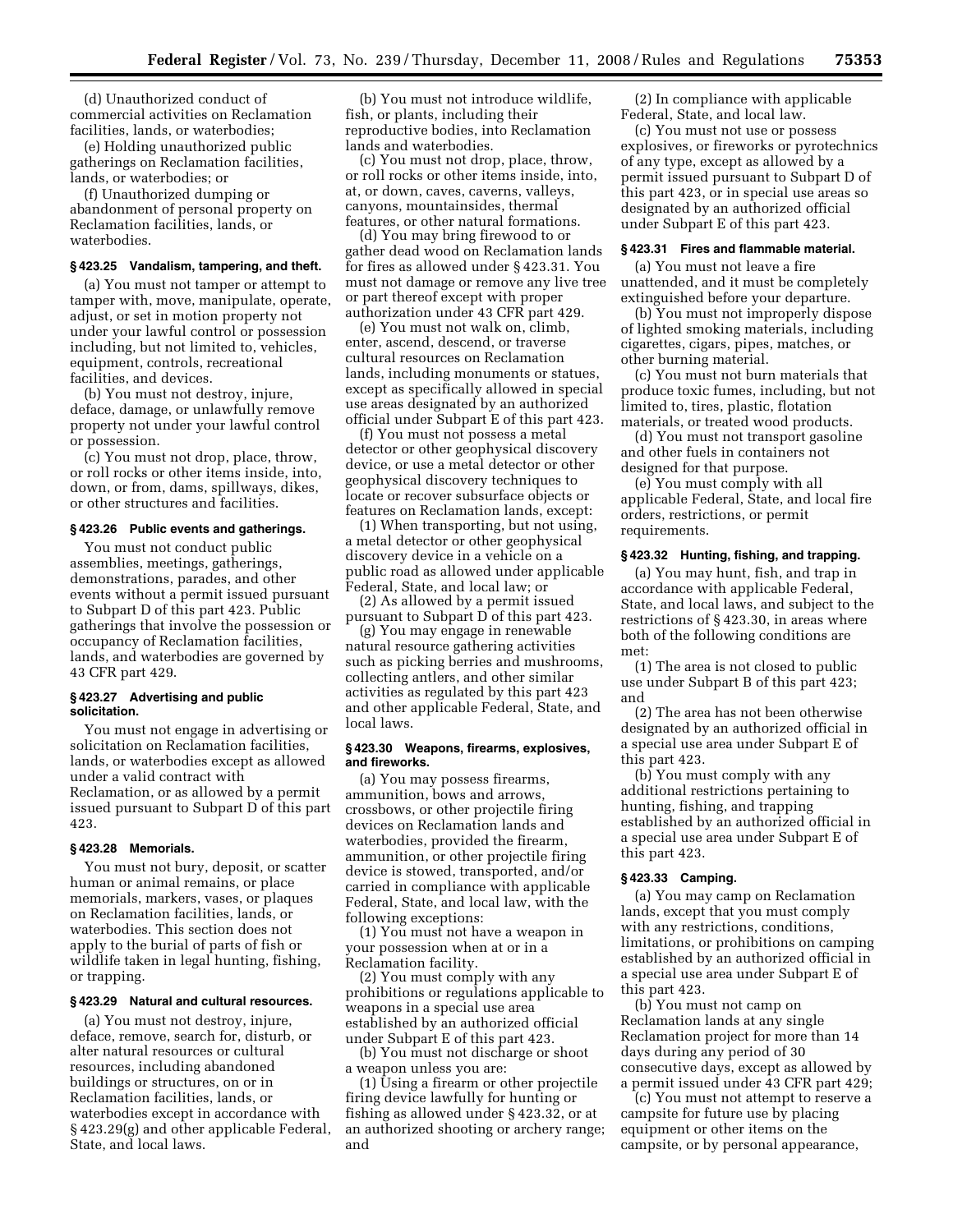without camping on and paying the required fees for that campsite daily;

(d) You must not camp on or place any equipment at a campsite that is posted or otherwise marked as ''reserved'' or ''closed'' by an authorized official without a valid reservation for that campsite, except as allowed by a permit issued under Subpart D of this part 423; and

(e) You must not dig in or level any ground, or erect any structure other than a tent, in a designated campground.

#### **§ 423.34 Sanitation.**

(a) You must not bring or improperly dispose of refuse on Reclamation facilities, lands, and waterbodies. Both the owner and the person bringing or disposing refuse may be issued a citation for violating this provision.

(b) Campers, picnickers, and all other persons using Reclamation lands must keep their sites free of trash and litter during the period of occupancy and must remove all personal equipment and clean their sites before departure.

(c) You must not place or construct a toilet or latrine such that its lowest point is lower than the high water mark of any Reclamation waterbody, or within 150 feet horizontally of the high water mark of any Reclamation waterbody.

## **§ 423.35 Animals.**

(a) You must not bring pets or other animals into public buildings, public transportation vehicles, or sanitary facilities. This provision does not apply to properly trained animals assisting persons with disabilities, such as seeing-eye dogs.

(b) You must not abandon any animal on Reclamation facilities, lands, or waterbodies, or harass, endanger, or attempt to collect any animal except game you are attempting to take in the course of authorized hunting, fishing, or trapping.

(c) Any unauthorized, unclaimed, or unattended animal on Reclamation lands may be:

(1) Removed in accordance with Federal law, and applicable State and local laws; and

(2) Confined at a location designated by an authorized official, who may assess a reasonable impoundment fee that must be paid before the impounded animal is released to its owner.

(d) The following animals are prohibited and are subject to removal in accordance with Federal law, and applicable State and local laws:

(1) Captive wild or exotic animals (including, but not limited to, cougars, lions, bears, bobcats, wolves, and snakes), except as allowed by a permit issued under Subpart D of this part 423; and

(2) Any pets or animals displaying vicious or aggressive behavior or posing a threat to public safety or deemed a public nuisance.

## **§ 423.36 Swimming.**

(a) You may swim, wade, snorkel, scuba dive, raft, or tube at your own risk in Reclamation waters, except:

(1) Within 300 yards of dams, power plants, pumping plants, spillways, stilling basins, gates, intake structures, and outlet works;

(2) Within 100 yards of buoys or barriers marking public access limits;

(3) In canals, laterals, siphons, tunnels, and drainage works;

(4) At public docks, launching sites, and designated mooring areas; or

(5) As otherwise delineated by signs or other markers.

(b) You must display an international diver down, or inland diving flag in accordance with State and U.S. Coast Guard guidelines when engaging in any underwater activities.

(c) You must not dive, jump, or swing from dams, spillways, bridges, cables, towers, or other structures.

#### **§ 423.37 Winter activities.**

(a) You must not tow persons on skis, sleds, or other sliding devices with a motor vehicle or snowmobile, except that you may tow sleds designed to be towed behind snowmobiles if joined to the towing snowmobile with a rigid hitching mechanism, and you may tow disabled snowmobiles by any appropriate means.

(b) You must not ice skate, ice fish, or ice sail within 300 yards of dams, power plants, pumping plants, spillways, stilling basins, gates, intake structures, or outlet works.

(c) You must comply with all other posted restrictions.

## **§ 423.38 Operating vessels on Reclamation waters.**

(a) You must comply with Federal, State, and local laws applicable to the operation of a vessel, other watercraft, or seaplane on Reclamation waters, and with any restrictions established by an authorized official.

(b) You must not operate a vessel, other watercraft, or seaplane in an area closed to the public.

(c) You must observe restrictions established by signs, buoys, and other regulatory markers.

(d) You must not operate a vessel, or knowingly allow another person to operate a vessel, in a reckless or negligent manner, or in a manner that endangers or is likely to endanger a

person, property, natural resource, or cultural resource.

(e) You must not operate a vessel when impaired or intoxicated under the standards established by applicable State and local law.

(f) You must not occupy a vessel overnight, except where otherwise designated under applicable Federal, State, or local law, or where otherwise designated by an authorized official in a special use area.

(g) You must not use a vessel as a place of habitation or residence.

(h) You must remove your vessels from Reclamation lands and waters when not in actual use for a period of more than 24 hours, unless they are securely moored or stored at special use areas so designated by an authorized official.

(i) You must not attach or anchor a vessel to structures such as locks, dams, regulatory or navigational buoys, or other structures not designed for such purpose.

(j) You must display an international diver down, or inland diving flag in accordance with State and U.S. Coast Guard guidelines when operating a vessel involved in any underwater activities.

(k) You may engage in towing activities, including, but not limited to, waterskiing and tubing, only during daylight hours and subject to any applicable Federal, State, and local law.

#### **§ 423.39 Standards for vessels.**

(a) All vessels on Reclamation waters must:

(1) Be constructed and maintained in compliance with the standards and requirements established by, or promulgated under, Title 46 United States Code, and any applicable State and local laws and regulations;

(2) Have safety equipment, including personal flotation devices, on board in compliance with U.S. Coast Guard boating safety requirements and in compliance with applicable State and local boating safety laws and regulations; and

(3) If motorized, have and utilize a proper and effective exhaust muffler as defined by applicable State and local laws. Actions or devices which render exhaust mufflers ineffective are prohibited.

(b) Owners or operators of vessels not in compliance with this § 423.39 may be required to remove the vessel immediately from Reclamation waterbodies until items of noncompliance are corrected.

#### **§ 423.40 Vehicles.**

(a) When operating a vehicle on Reclamation lands and Reclamation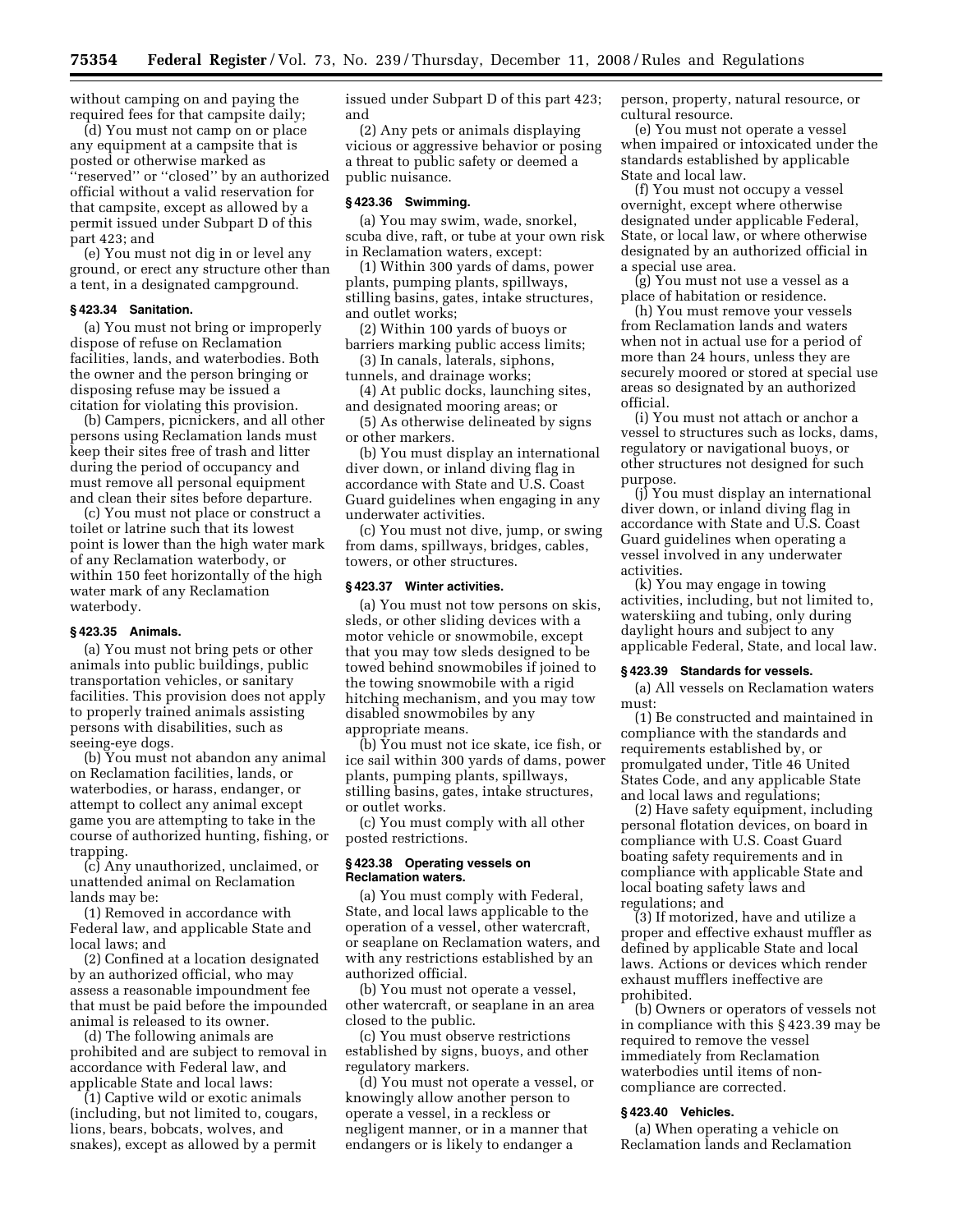projects, you must comply with applicable Federal, State, and local laws, and with posted restrictions and regulations. Operating any vehicle through, around, or beyond a restrictive sign, recognizable barricade, fence, or traffic control barricade, is prohibited.

(b) You must not park a vehicle in violation of posted restrictions and regulations, or in a manner that would obstruct or impede normal or emergency traffic movement or the parking of other vehicles, create a safety hazard, or endanger any person, property, or natural feature. Vehicles so parked are subject to removal and impoundment at the owner's expense.

(c) You must not operate any vehicle, or allow another person to operate a vehicle in your control, in a careless, negligent or reckless manner that would endanger any person, property, natural resource, or cultural resource.

(d) In addition to the regulations in this part, the regulations governing offroad-vehicle use in 43 CFR part 420 apply.

#### **§ 423.41 Aircraft.**

(a) You must comply with any applicable Federal, State, and local laws, and with any additional requirements or restrictions established by an authorized official in a special use area under Subpart E of this part 423, with respect to aircraft landings, takeoffs, and operation on or in the proximity of Reclamation facilities, lands, and waterbodies. Pilots are responsible for awareness of all applicable laws, regulations, requirements, and restrictions. This paragraph does not apply to pilots engaged in emergency rescue or in the official business of Federal, State, or local governments or law enforcement agencies, or who are forced to land due to circumstances beyond the pilot's control.

(b) You must not operate any aircraft while on or above Reclamation facilities, lands, and waterbodies in a careless, negligent, or reckless manner so as to endanger any person, property, or natural feature.

(c) This section does not provide authority to deviate from Federal or State regulations, or prescribed standards, including, but not limited to, regulations and standards concerning pilot certifications or ratings and airspace requirements.

(d) Except in extreme emergencies threatening human life or serious property loss, you must not use nonstandard boarding and loading procedures to deliver or retrieve people, material, or equipment by parachute, balloon, helicopter, or other aircraft.

(e) You must comply with all applicable U.S. Coast Guard rules when operating a seaplane on Reclamation waterbodies.

(f) You must securely moor any seaplane remaining on Reclamation waterbodies in excess of 24 hours at mooring facilities and locations designated by an authorized official. Seaplanes may be moored for periods of less than 24 hours on Reclamation waterbodies, except in special use areas otherwise designated by an authorized official, provided:

(1) The mooring is safe, secure, and accomplished so as not to damage the rights of the Government or the safety of persons; and

(2) The operator remains in the vicinity of the seaplane and reasonably available to relocate the seaplane if necessary.

(g) You must not operate model aircraft except as allowed in special use areas established by an authorized official under Subpart E of this part 423.

#### **§ 423.42 Gambling.**

Commercial gambling in any form, or the operation of gambling devices, is prohibited on Reclamation facilities, lands, and waterbodies unless authorized by applicable treaties or Federal, State, and local laws or regulations.

#### **§ 423.43 Alcoholic beverages.**

You must not possess or consume alcoholic beverages in violation of Federal, State, or local law, or the rules of a special use area established by an authorized official under Subpart E of this part 423.

#### **§ 423.44 Controlled substances.**

You must not possess, consume, deliver, or be under the influence of, controlled substances included in schedules I, II, III, IV, or V of part B of the Controlled Substance Act (21 U.S.C. 812) on Reclamation facilities, lands, or waterbodies, unless the controlled substance was legally obtained through a valid prescription or order.

## **Subpart D—Authorization of Otherwise Prohibited Activities**

## **§ 423.50 How can I obtain permission for prohibited or restricted uses and activities?**

(a) Authorized officials may issue permits to authorize activities on Reclamation facilities, lands, or waterbodies otherwise prohibited or restricted by §§ 423.16(a)(3), 423.26, 423.27, 423.29(f), 423.30(c), 423.33(d), and 423.35(d)(1), and may terminate or revoke such permits for non-use, noncompliance with the terms of the permit, violation of any applicable law,

or to protect the health, safety, or security of persons, Reclamation assets, or natural or cultural resources.

(b) You may apply for permission to engage in activities otherwise prohibited or restricted by the sections listed in paragraph (a) of this section. You may apply to the authorized official responsible for the area in which your activity is to take place, and this authorized official may grant, deny, or establish conditions or limitations on this permission.

(c) You must pay all required fees and properly display applicable permits, passes, or receipts.

(d) You must not violate the terms and conditions of a permit issued by an authorized official. Any such violation is prohibited and may result in suspension or revocation of the permit, or other penalties as provided in Subpart F of this part 423, or both.

(e) You must, upon request by a law enforcement officer, security guard, or other government employee or agent acting within the scope of their official duties, display any permit authorizing your presence or activity on Reclamation facilities, lands, and waterbodies.

## **Subpart E—Special Use Areas**

#### **§ 423.60 How special use areas are designated.**

(a) After making a determination under paragraph (b) of this section, an authorized official may:

(1) Establish special use areas within Reclamation facilities, lands, or waterbodies for application of reasonable schedules of visiting hours; public use limits; and other conditions, restrictions, allowances, or prohibitions on particular uses or activities that vary from the provisions of Subpart C of this part 423, except § 423.28; and

(2) From time to time revise the boundaries of a previously designated special use area and revise or terminate previously imposed schedules of visiting hours; public use limits; and other conditions, restrictions, allowances, or prohibitions on a use or activity.

(b) Before taking action under paragraph (a) of this section, an authorized official must make a determination that action is necessary for:

(1) The protection of public health and safety;

(2) The protection and preservation of cultural and natural resources;

(3) The protection of environmental and scenic values, scientific research, the security of Reclamation facilities, the avoidance of conflict among visitor use activities; or